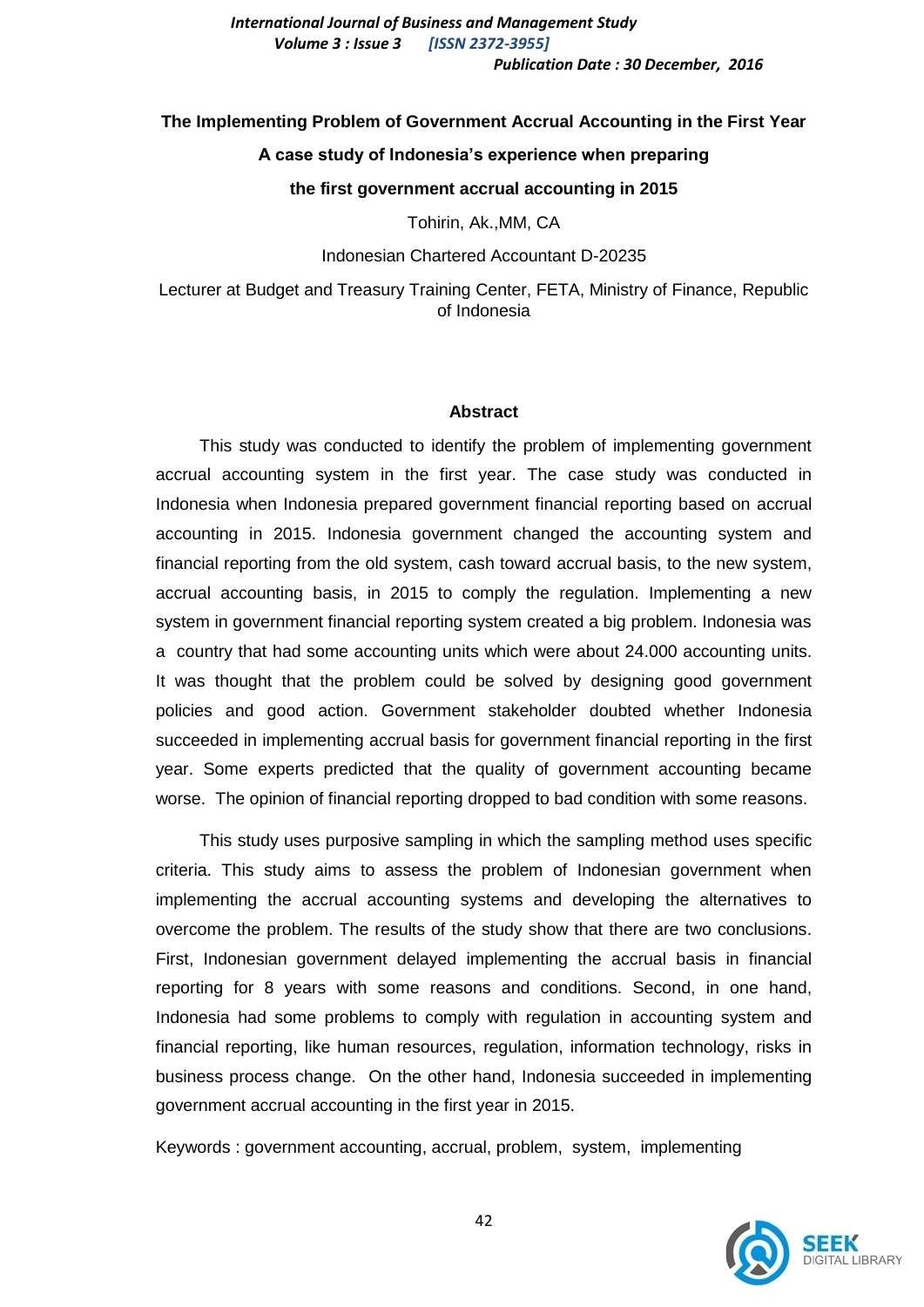Government accounting in Indonesia has an important history in 2015. Indonesia had to prepare financial statements based on the accrual basis in that year. The preparation of government financial statements based on the accrual basis is the order of the Act. Based on Law No. 17 of 2003 on State Finance, and Law No. 1 of 2004 on State Treasury, the government of Indonesia must prepare financial statements based on the accrual basis. The previous period, starting from 2005 to 2014, the government financial statements are prepared using cash toward accrual basis.

The study conducted in this paper uses qualitative approach. It uses purposive sampling in which the sampling method uses specific criteria. The respondents were selected from various elements which include accounting and financial reporting regulator, financial reporting operator at the central government level, financial reporting operator at the local government level, the lecturer of government accrual accounting, and government auditors. The collection of the database was done through in-depth interviews with experts who are directly involved in regulatory accounting and financial reporting, financial statements and audits of government financial statements.

Implementation of the new policy within a country will cause many problems to overcome. The first preparation of financial statements in the Indonesian government in 2015 gave rise to various problems. The problems are as follows:

The first problem is the lack of human resources having adequate knowledge and skills in the field of accounting in order to support government policy to prepare accrual basis financial statements. The second is the need for simple application system to prepare financial statements, but the system should be useful and able to fulfill the mandate of the legislation. Without the help of the application, it is very difficult to prepare financial statements for a country which has about 24,000 accounting units.

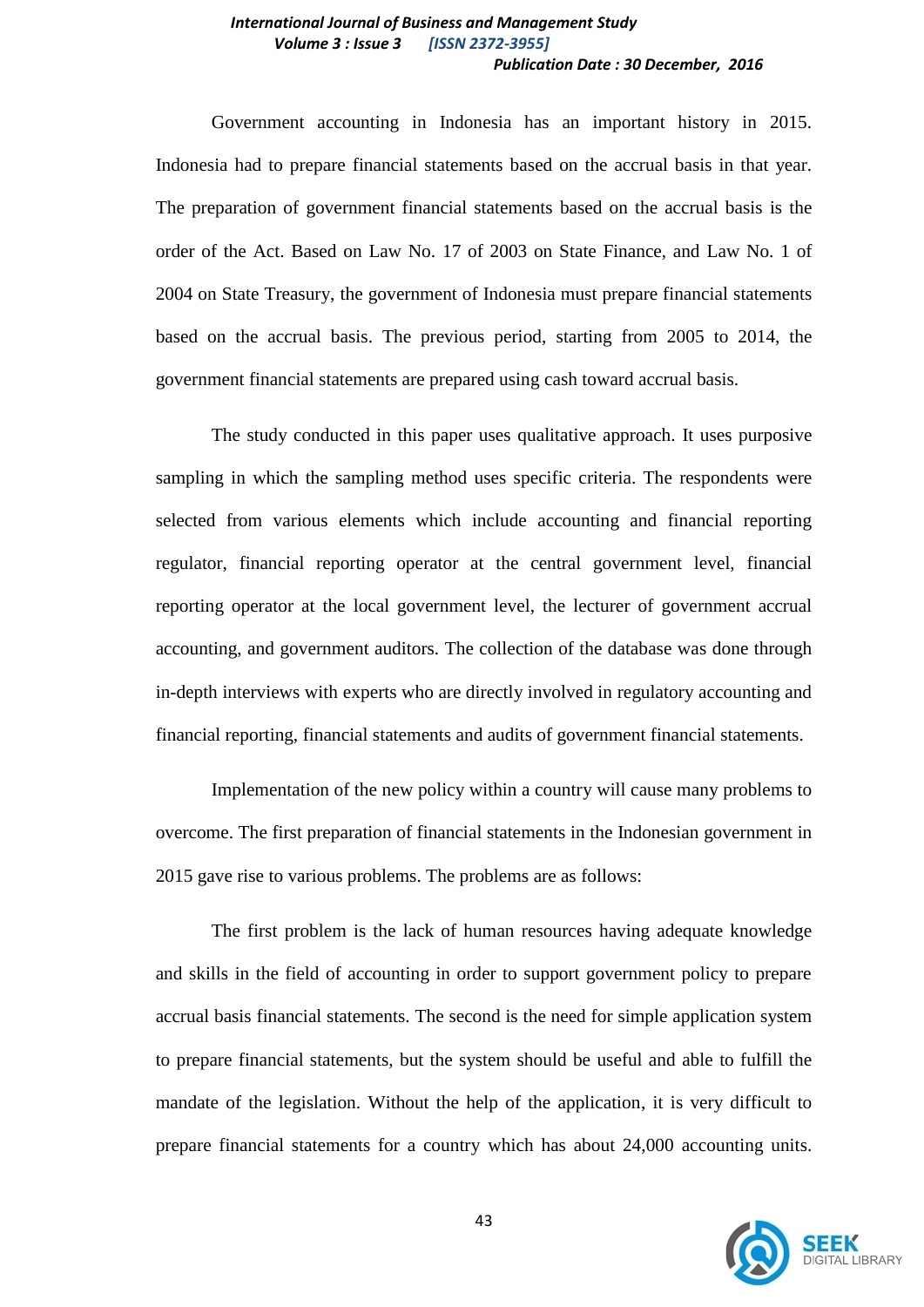The third is the problem in the development of integrated database system that is able to meet a variety of needs, including the needs of budgeting, the needs of budget execution and the needs of financial statement preparation. The fourth is the preparation of financial accounting and reporting systems as well as good source document management that will support audits on the financial statements. The fifth is the need for policies that are specific to a ministry/institution.

Under the terms of the Act (the Act on State Finance and Treasury Law), the government of Indonesia should prepare financial statements based on accrual in 2008. However, in 2008, the government was not ready to implement the accrual accounting basis because of regulations and the capability of human resources. The government issued a policy to postpone the implementation for 7 years so that it began in 2015. The delay is stipulated in Government Regulation No. 71 of 2010 concerning the Government Accounting Standards. To support this policy, govenment approached the Auditor, i.e. the Audit Board, and the legislative, i.e. the House of Representatives. Audit Board and the House of Representatives provided support to the government's policy because of the impossible conditions to apply accrual basis government accounting.

To succeed in the preparation of government financial statements, the following steps were taken:

First, the government prepared government regulation and regulation of the Minister of Finance related to the preparation of government financial statements based on accrual.

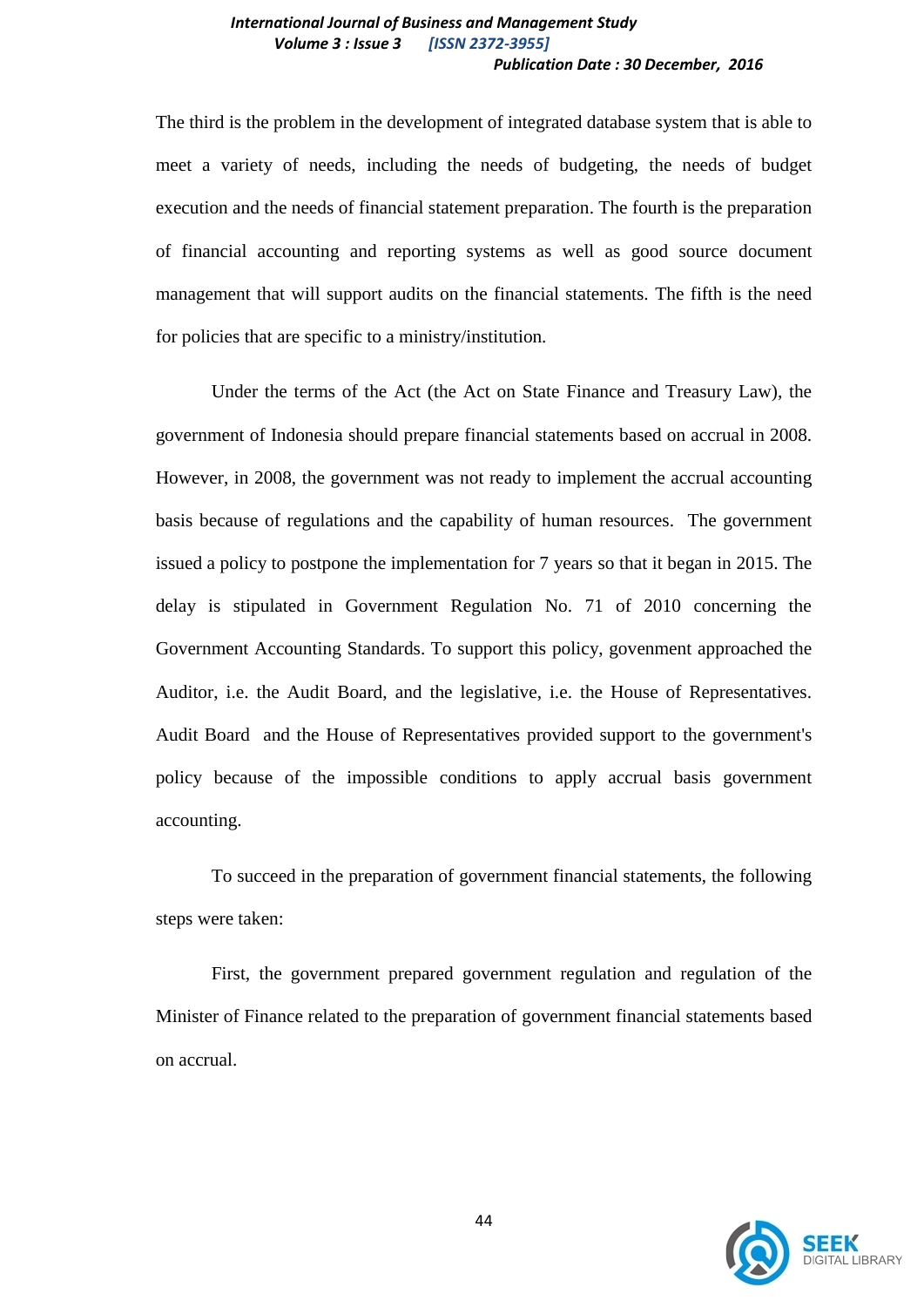Second, the government conducted education and training for about 24,000 operators of the government financial statements at the level of the work unit in the last two years, which was in 2014 and 2015.

Third, the government designed an application system for financial reports that are user-friendly, but it can generate reports as required by regulation.

Fourth, the government strengthened the business of the process of financial statement preparation, including strengthening the control systems and undertaking a review of financial statements by internal auditors.

Fifth, the government performed adequate supervision and guidance of management level in the process of preparing the financial statements at the operator level.

Has the financial reporting quality declined dramatically after the application of accrual accounting? The following data are the development of opinion on the financial statements from 2011 to 2015:

|                     | Year |      |      |      |      |
|---------------------|------|------|------|------|------|
| Opinion             | 2011 | 2012 | 2013 | 2014 | 2015 |
| Unqualified opinion |      | 62   | 65   | 62   | 56   |
| Qualified opinion   |      | 22   | 19   | 18   | 26   |
| Disclaimer          |      |      |      |      |      |
| Adverse             |      |      |      |      |      |
| Total               |      |      |      |      | oι   |

There are several factors that influenced the successful implementation of accrual accounting in Indonesia in 2015. They are as follows:

The first is human resources factor. The government successfully conducted education and training for about 24,000 operators of government financial statements.